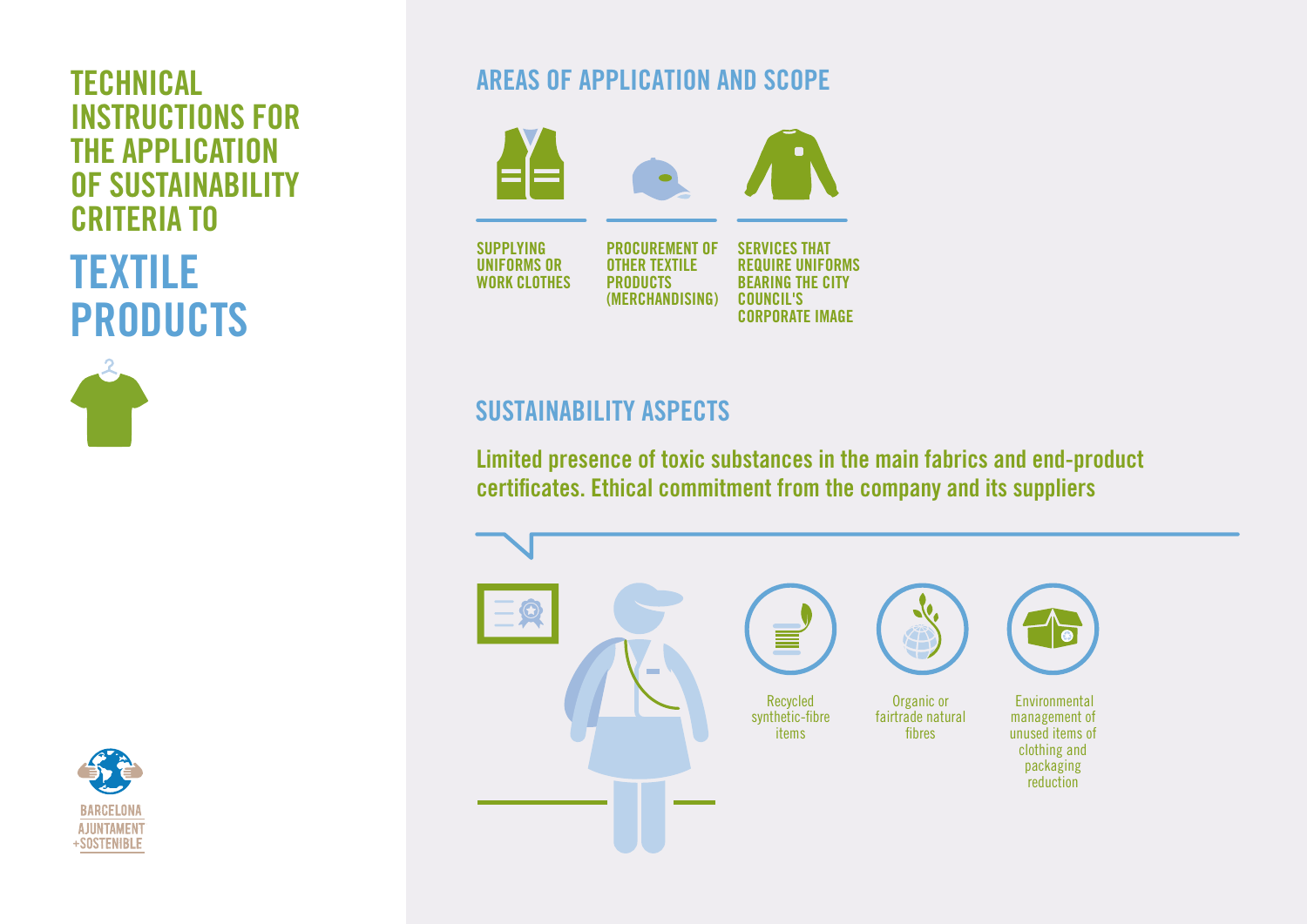

# TECHNICAL INSTRUCTIONS FOR THE APPLICATION OF SUSTAINABILITY CRITERIA TO TEXTILE PRODUCTS

Following the lines of action established in the 2012-2022 Citizen Commitment to Sustainability and Barcelona City Council's 2002 Institutional Declaration on Fair Trade, Barcelona City Council is working towards improving information about ethical aspects and environmental characteristics of products and suppliers, and to generate a demand for more ecological products and services.

These technical instructions are a response to the 2013 Government Measure for Responsible Public Procurement using Social and Environmental Criteria and the Mayoral Decree on Responsible Public Procurement using Social and Environmental Criteria of 20 November 2013, which provides for the publication of technical instructions that define specific environmental criteria that must be applied in the purchasing and contracting of groups of products and services that have been defined as priorities, which includes textiles (work clothes).



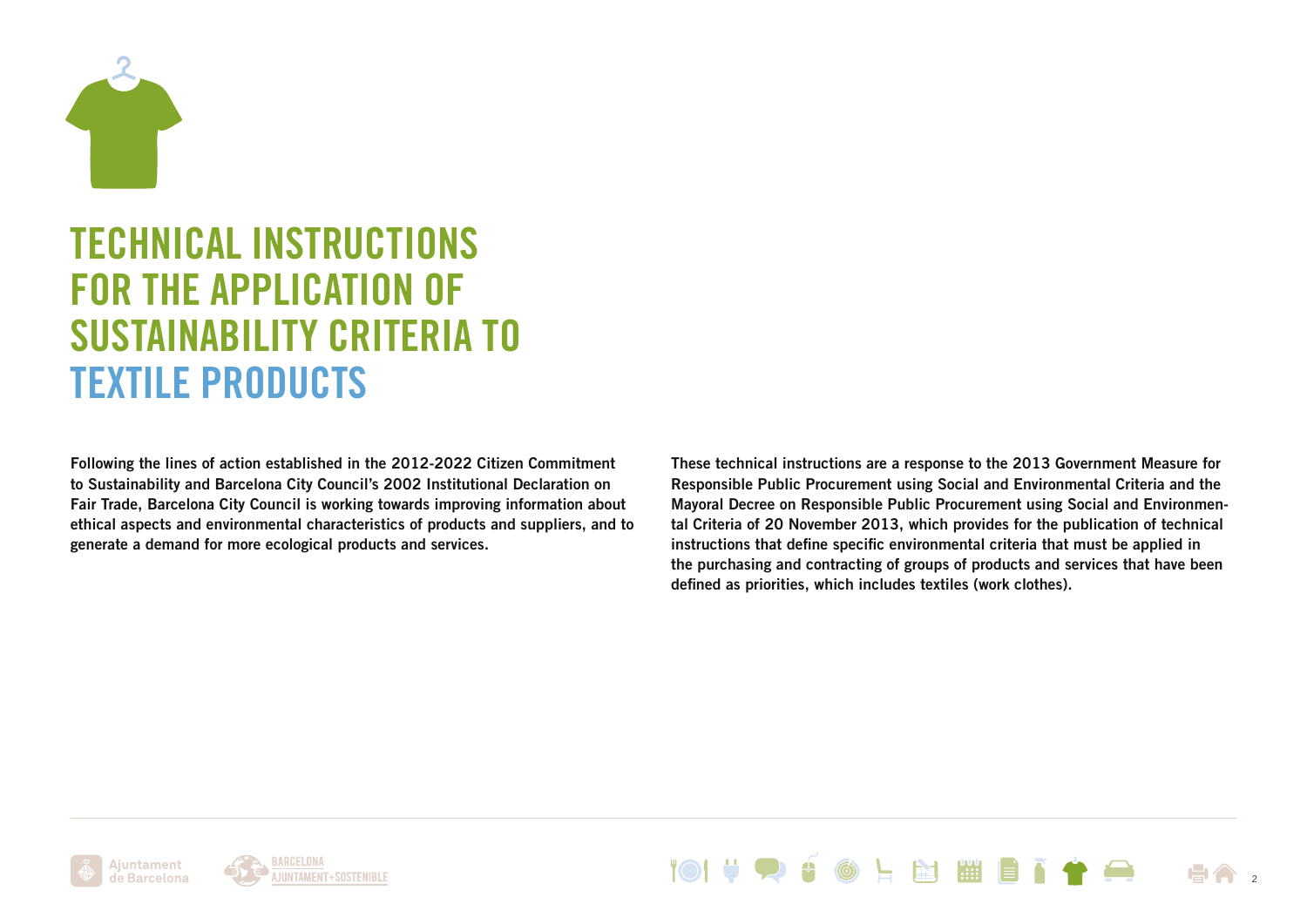# 1 SUBJECT MATTER

In accordance with the Mayoral Decree on Responsible Public Procurement using Social and Environmental Criteria, these technical instructions aim to define the criteria for environmental, ethical and fair-trade clauses employed for the acquisition of work clothes for municipal services, along with work clothes for staff assigned to contracts, who wear items of clothing bearing the City Council's corporate image, and for acquiring other textile products.

To achieve this objective, these instructions:

- a. Classify the main types of contracts that include textiles.
- b. Define the priorities that must be taken into account when acquiring textile products.
- c. Define the environmental, ethical and fair-trade criteria that must be applied to the acquisition of work clothes and uniforms, and in contracting services involving the use of uniforms bearing Barcelona City Council's corporate image.
- d. Define the environmental, ethical and fair-trade criteria for the acquisition of other textile products.
- e. Establish the monitoring system.

# 2 AREA OF APPLICATION

### 2.1 Subject area

In accordance with the Mayoral Decree on Responsible Public Procurement using Social and Environmental Criteria, these instructions must be complied with in any public sector contract signed by Barcelona City Council and dependent organisations with the power to adjudicate (contracting authorities), whose contractual subject matter is outlined in Section 3, "Scope".

### 2.2 Inclusion in procurement documents

All contracting bodies must comply with these instructions, and must ensure that, in all cases and according to the type of contract, the corresponding environmental, ethical and fair-trade criteria are applied, adapting them where necessary to the characteristics of the contract.

In the case of other service contracts related to wardrobe, the contracting bodies must apply and adapt the basic criteria in accordance with the characteristics of the contract, so that their inclusion and compliance does not have any negative repercussion on the performance of the contracted service.

## 2.3 Exception and justification report

In accordance with the Mayoral Decree on Responsible Public Procurement using Social and Environmental Criteria, the competent contracting bodies or those responsible for contracting may consider that the contract's characteristics are unsuitable for including some or all of the environmental clauses set out in these instructions. In these cases, the competent contracting body must duly justify this in the procurement report, in accordance with the points set out in Section 4.2.



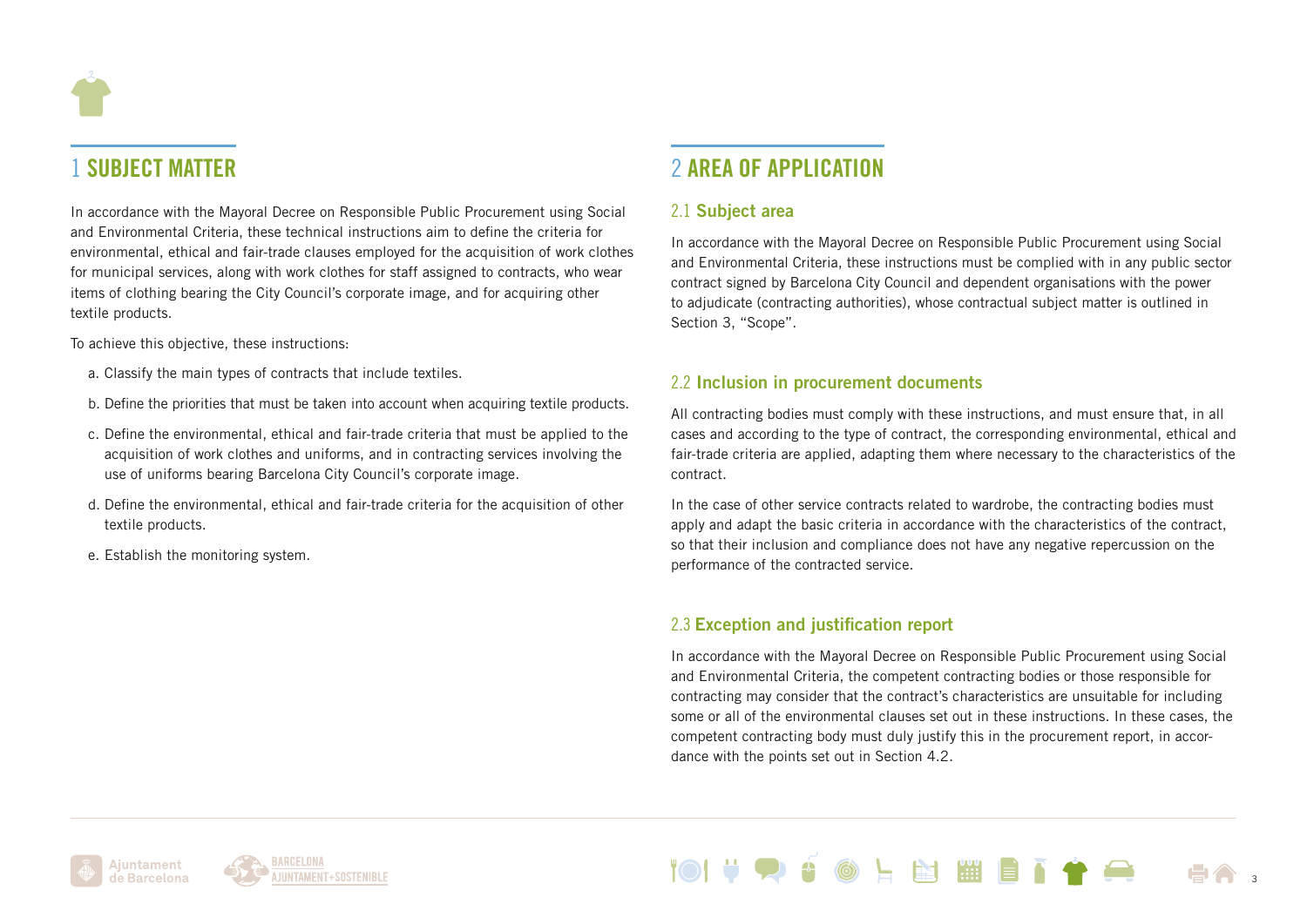

# 3 SCOPE

These instructions establish specific criteria for the following types of contract:

- Supply of wardrobe
- Acquisition of other textile products

These instructions are also applied to contracts for other services whose execution requires wardrobe or work clothes bearing Barcelona City Council's corporate image (such as cleaning and waste-collection in the city, lighting and other similar contracts).

These instructions also offer criteria to be followed in the management of discarded corporate clothing, both for City Council clothing and clothing forming part of a service contract.

In the case of other contracts relating to clothing (such as wardrobe maintenance or service contracts that include the provision and replacement of work clothes without Barcelona City Council's corporate image or other contracts) no specific criteria are established, but the priorities and lines of action indicated in these instructions should inform their procurement.

# 4 PRIORITIES FOR WORK CLOTHES

## 4.1 Priorities for the type of clothes to be acquired

In accordance with the various environmental protection and social responsibility commitments acquired by Barcelona City Council and with the differences in terms of the environmental impact and associated risks concerning the manufacture and distribution of work clothes, the order of priorities when acquiring textile products are as follows:

- It will be obligatory to acquire and order textiles originating from production processes that respect basic labour rights, good environmental management and the prevention of occupational hazards.
- It will be obligatory to comply with the requirements for limiting the presence of chemical substances in the main fabrics used in making the items of clothing, and the certification of the main end items.
- The percentage content of recycled fibres or elements in the main polyester fabrics will be evaluated.
- Textiles manufactured from organic or fair-trade fibres are encouraged for certain uses, such as T-shirts, or textile merchandising items (bags, headscarfs and similar products).

Other environmental priorities to be considered include:

• Guaranteeing good environmental management for discarded clothing items and the reduction of packaging in the distribution chain.

In the case of contracting certain features included in previous contracts with social and workplace insertion companies and special work centres, the social reservation measures and procedures described in the Mayoral Decree on Responsible Public Procurement using Social and Environmental Criteria of 20 November 2013 will be applied.

In addition to the previous criteria, textile products and work clothes may be acquired using other sustainability criteria, such as the production process having a lower environmental impact, among others.

## 4.2 Justification report

Should the service's management or the competent contracting body consider these priorities, specific specifications or environmental criteria to be inapplicable, or where the contract itself is considered inappropriate for the application of these instructions, they must indicate and detail their reasons for this in a justification report, stating as a minimum:

图图图



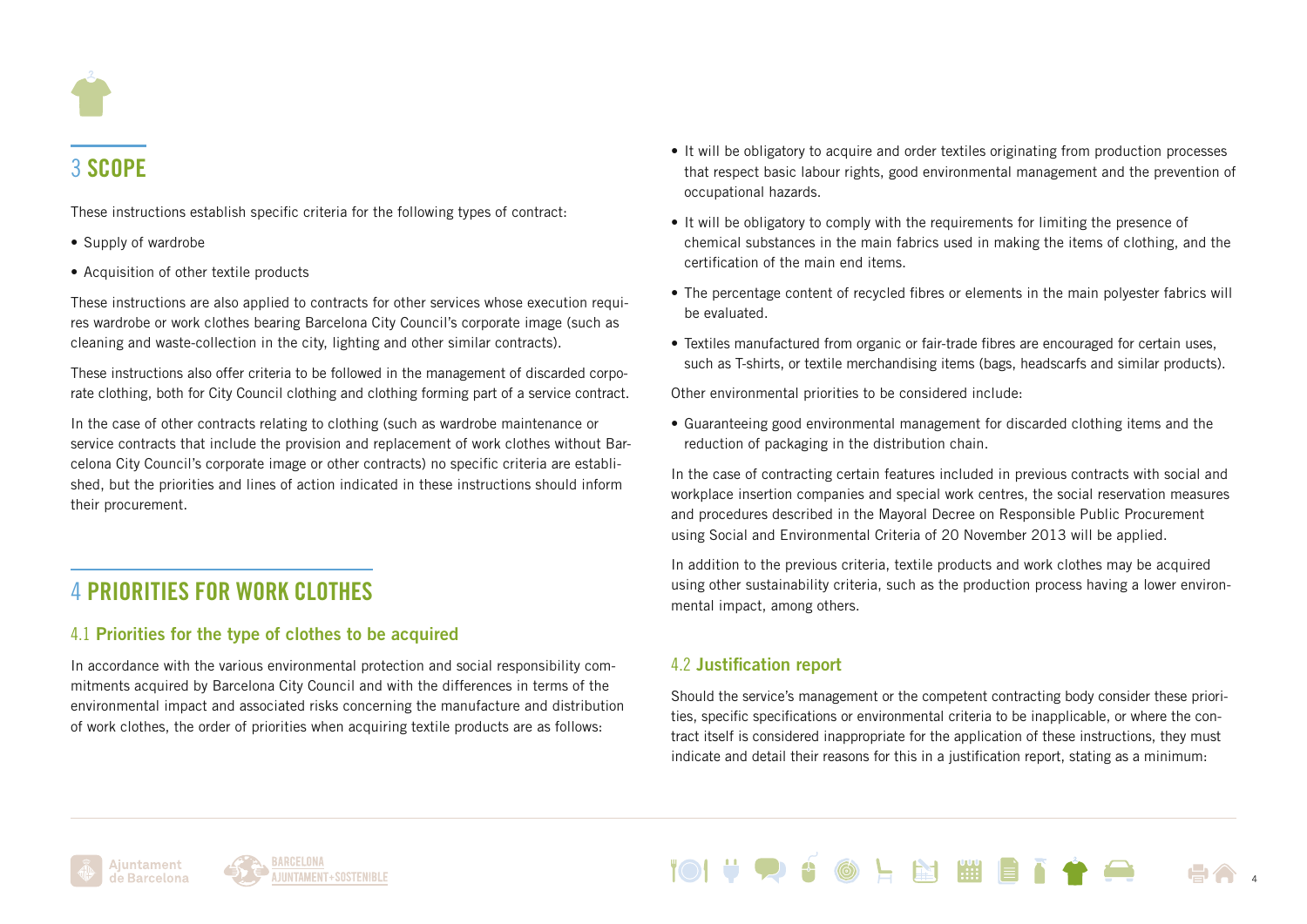

- The special requirements and characteristics of the textiles or work wear being contracted.
- A reasoned justification explaining the infeasibility of balancing these special requirements with the environmental criteria established in these instructions.

This report will be made available to those responsible for monitoring these instructions, when required.

| Other textile<br>products | Ethical commitment of the company and its suppliers |
|---------------------------|-----------------------------------------------------|
|                           | Limited presence of chemical substances             |
|                           | Organic or fair-trade cotton                        |
|                           | Packaging management                                |

# 5 ENVIRONMENTAL, ETHICAL AND FAIR-TRADE CRITERIA FOR PROCURING TEXTILES

The following table shows the different sustainability factors for each of the indicated contract types..

| Work clothes<br>procurement | Ethical commitment of the company and its suppliers                                   |
|-----------------------------|---------------------------------------------------------------------------------------|
|                             | Limited presence of chemical substances                                               |
|                             | Reduced use of toxic substances in the manufacturing processes of<br>the main fabrics |
|                             | Certification of the main items                                                       |
|                             | Recycled-fibre content in synthetic fibres                                            |
|                             | Organic cotton                                                                        |
|                             | Packaging management                                                                  |

The environmental, ethical and fair-trade criteria described above that must be included in the procurement documents are detailed below. The following articles indicate when it is necessary to include these criteria as technical specifications and when they can be included as award criteria.

In the case of obligatory criteria, the contracting body may decide if it demands accreditation from all bidders as part of the offer that must be presented or if it accepts a responsible declaration, with presentation only being required from the successful tende- $\mathbf{r}$  ln the latter case, when the company is informed of the adjudication and before the contract is signed, it will be required to present the corresponding documentation within the established time limits. Where this company does not comply with the requirement under the terms established in the procurement documents, it will be understood to have withdrawn its bid and the documentation will be demanded from the next bidder on the list, according to the order in which the bids have been classified.

Regarding the award criteria, the contracting body must determine, in accordance with the criteria it has chosen from those proposed and from the rest of the criteria, the score attributed to compliance with each of the award criteria and the corresponding evaluation formula.

Where the acquisition of various types of fabrics or items of clothing are included in a single tender, the criteria for each type must be included for each lot. In many cases, it

*1In accordance with the modification of Article 146 of the TRLCSP introduced by Act 14/2013, supporting entrepreneurs and their internationalisation.* 





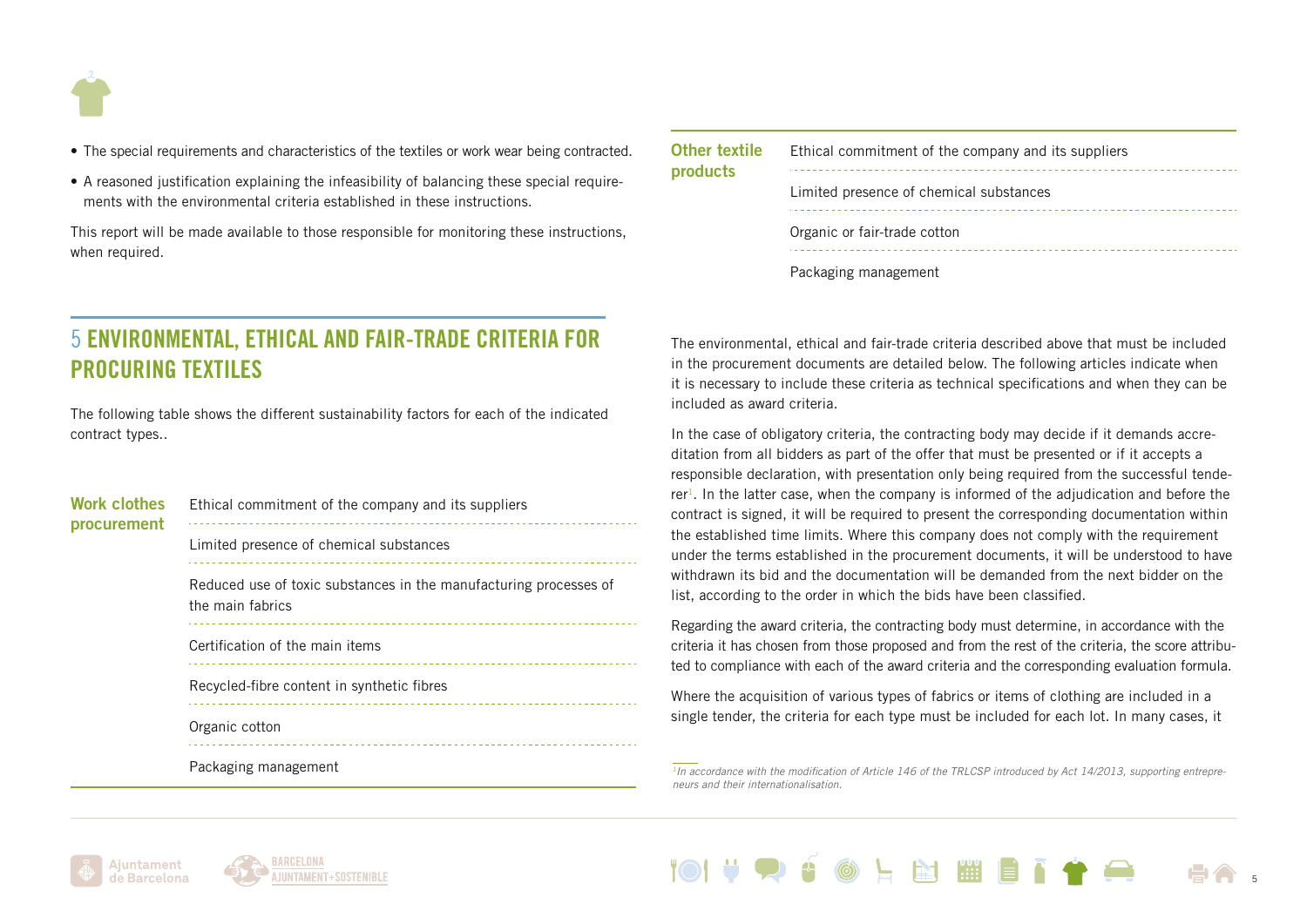

is convenient to divide tenders into lots, in order to facilitate the inclusion of environmental, ethical and fair-trade criteria. For example, having a lot for T-shirts allows the inclusion of specific criteria for organic cotton and fair-trade in that lot, which would not be appropriate for other articles made from technical fabrics.

### 5.1 Obligatory compliance criteria for all clothing acquisitions

The contracting body will establish the following requirements relating to the basic characteristics of the fabrics:

#### I- Criteria related to the ethical commitment of the company and its suppliers

It must be accredited that the company is able to guarantee that the fabrics and other specific materials used in the production of the article subject matter of the contract, made directly or by subcontracting, have been manufactured respecting basic labour rights, as set out in the International Labour Organisation's Declaration on basic rights and principles.

In Appendix I there is a declaration template that contains the minimum information needed for the accreditation of these criteria.

#### II- Criteria related to the limited presence of chemical substances

In order to reduce environmental impact and health risks, the contracting body must always establish that the main fabrics used in manufacturing the clothing items have to comply with the requirements for limiting the presence of chemical substances in the final product, as defined in Oeko-Tex 100 or, Made in Green standard or equivalent.

In Appendix II there is a template verification form for summarising the information corresponding to the criterion.

### 5.2 Optional criteria for the procurement of clothing and other textile products

The contracting body may optionally include additional environmental criteria, as obligations or as environmental improvements to the bids, depending on the market situation. Some examples are given below:

In Appendix II there is a template verification form for entering information concerning the criteria related to fibres (I, II and III).

### I- Criteria related to a reduction in the use of substances that are toxic or have a negative environmental impact during the manufacturing process

The contracting body may establish criteria relating to the use of toxic substances and reducing environmental impact during the manufacturing process, according to the criteria concerning types of fibre, chemical substances and value limits established in the main ecolabels for textile products, such as the EU ecolabel, the Nordic Swan or equivalent.

#### II- Criteria related to recycled content in articles made of synthetic fibres

The contracting body may evaluate that articles have been made using recycled synthetic fibres or that they contain a percentage of them, as well as including recycled items in their finishing.

Recycled fibres are understood as being those coming from manufacturing waste, cuttings from the textile industry and post-consumer textile waste.

#### III - Criteria related to cotton and other natural-fibre products

The contracting body may evaluate that the articles have been made using natural fibres originating from organic sources, in accordance with the criteria established in European Regulation CE 834/2007, or of organic origin according to the Global Organic Textile Standard (GOTS) or equivalent standards.

N HET



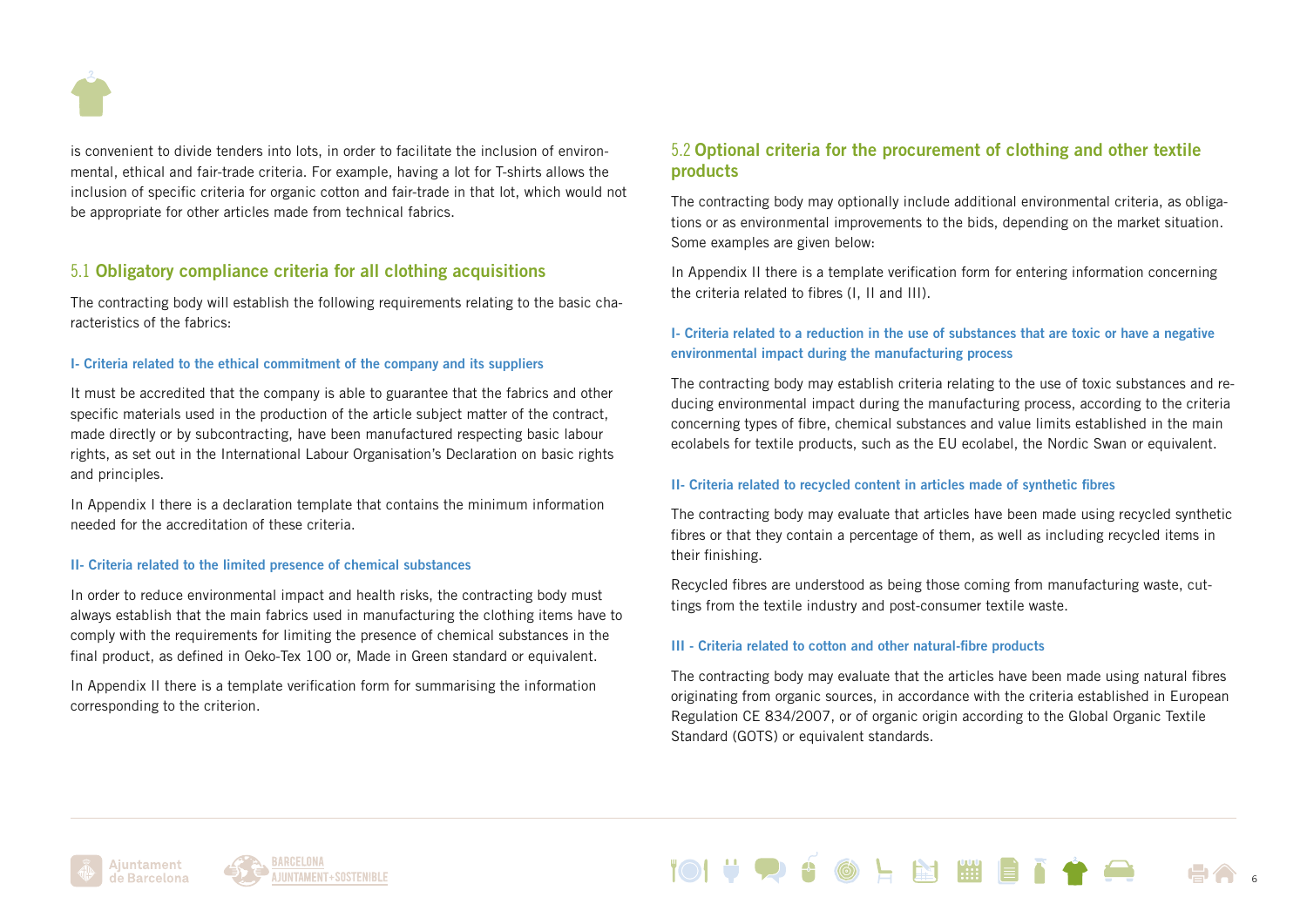

#### IV - Criteria related to the certification of the main items of clothing

The contracting body may establish as a contract performance clause that the contractor attains the Oeko-Tex 100 label or equivalent for the main final clothing items, and that it takes responsibility for the costs derived from its attainment, including the costs associated with analysis, reports, and the licence from Aitex or the corresponding equivalent body.

#### V - Packaging management

The contracting body may request the implementation of a reusable packaging system for transporting the clothing to an agreed location. In cases where the City Council reaches an agreement with the company concerning the management of secondary packaging, the contracting body may determine that it will be the successful tenderer's responsibility to dispose of the different types of waste materials (cardboard, plastic or others) according to the agreed protocol.

### 5.3 Specific criteria for other textile products

The contracting body may determine that some of the textile products, such as T-shirts or textile merchandising articles (bags, headscarfs and similar products), meet the established fair-trade criteria (in accordance with the Communication from the European Commission of 29 November 1999, relating to fair trade COM (99) 619 final) or the cotton items have been manufactured from natural fibres originating from organic agriculture, in accordance with the criteria established in European Regulation CE 834/2007 or of organic origin according to the Global Organic Textile Standard (GOTS) or equivalent standards.

### corporate image are not used improperly once the contract or the clothing's useful life has finished. The corresponding body will establish an internal procedure for the simultaneous return of selected items of clothing when new items are delivered<sup>2</sup>, and in all cases where the clothing bears the corporate image.

The wardrobe manager will establish, in agreement with the Services management, what is to be done with the recovered items, according to their condition and the needs of the service, following this order of priorities:

- Direct internal reuse: for activities they are fit to be used for, such as temporary contracts of very short duration, various activities such as fairs, exhibitions, short courses, etc.
- External reutilisation or exploitation: by supplying them to organisations that have an agreement or the City Council's own social services.
- Textile recycling of non-reusable, non-servicable pieces: through the establishment of agreements or tenders, especially with third-sector companies.

In the last two cases, the person responsible for supply must guarantee the deinstitutionalisation of the pieces (elimination of corporate identity items), either by using own-means before delivering them to third parties, or as a performance clause of the agreement or contract. To that effect, the contracting body will require the corresponding guarantees from the receiving organisation.

### 5.4 Management of discarded clothing

Municipal services must take care that work clothes bearing Barcelona City Council's







*<sup>2</sup>The Services Department may establish exceptional situations, when it is decided that explicitly selected items should be given to or left in the possession of the person who has used them, in recognition of services provided, in the case of retirement, etc.*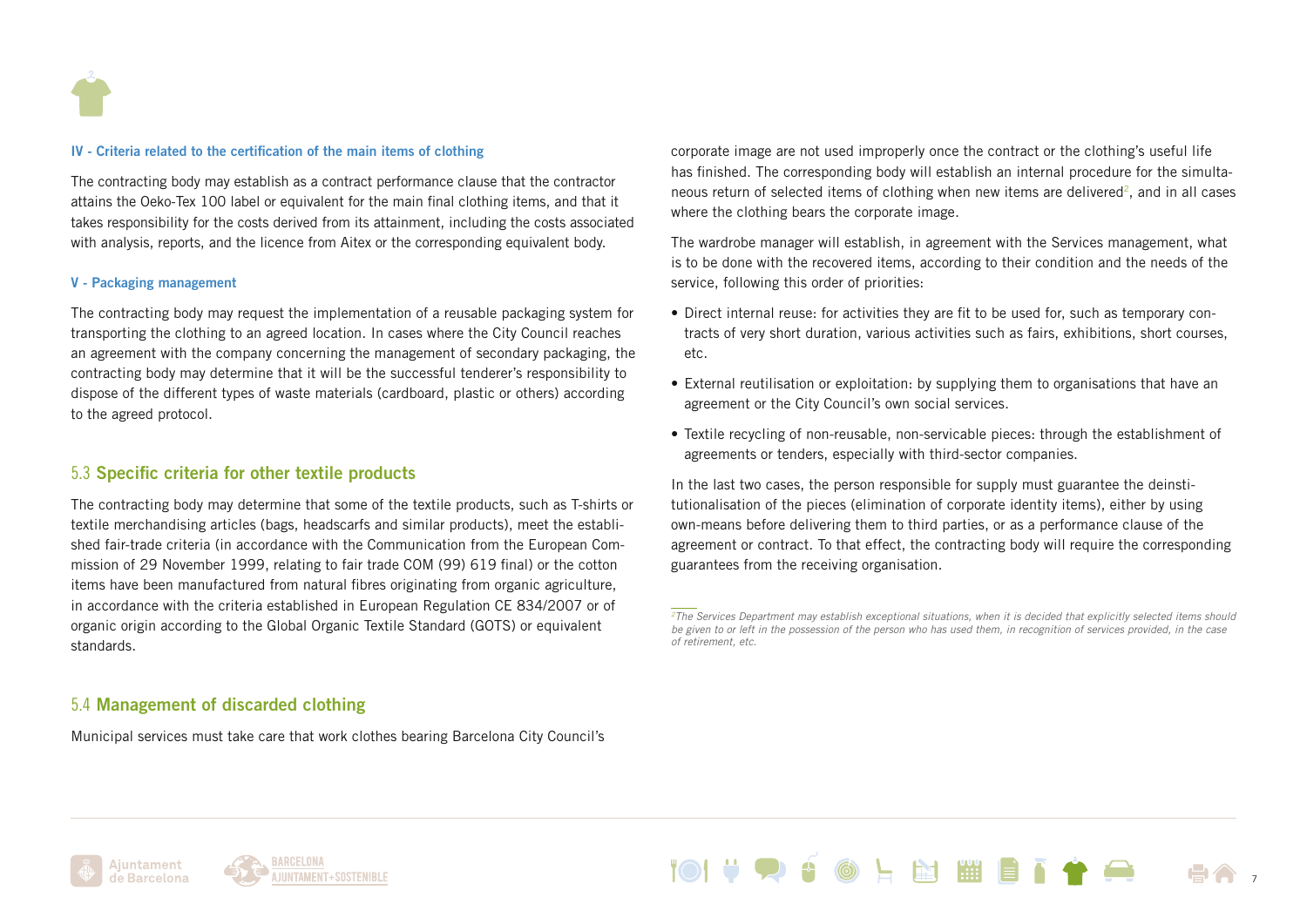

# **6 SERVICE CONTRACTS THAT INCLUDE CORPORATE CLOTHING**

In service contracts whose execution requires wardrobe or work clothes bearing Barcelona City Council's corporate image, the contracting body must consider the inclusion of the following environmental criteria:

#### I- Wardrobe manufactured respecting basic labour rights

The contracting body may demand that the clothing of the personnel carrying out the service has been manufactured respecting basic labour rights, as set out in the International Labour Organisation's Declaration on basic rights and principles.

Accreditation of this will be carried out in accordance with the accreditation systems established in Appendix I.

#### II- Clothing with chemical substance limitation requirements

The contracting body may evaluate that the main items of clothing comply with requirements for limiting the presence of chemical substances in the end product, as defined by the Oeko-Tex 100 or Made in Green standard or equivalent.

#### III- Other criteria for work clothes

The contracting body may determine that some items of clothing should comply with other sustainability criteria:

- For synthetic-fibre items: manufactured using recycled fibres.
- For natural-fibre items: produced using natural organic fibres, in accordance with the criteria established in European Regulation CE 834/2007, or of organic origin, according to the Global Organic Textile Standard (GOTS) or equivalent standards, or from fair trade, in accordance with the Communication from the European Commission of 29 November 1999, relating to fair trade COM (99) 619 final.

#### IV- Management of discarded clothing

In order to ensure that work clothes bearing Barcelona City Council's corporate image are not misused once the contract or its useful life comes to an end, the contracting body must establish, as a contract performance clause, that at the end of the contract, the successful tenderer must:

- 1 Guarantee the deinstitutionalisatioin of the items (elimination of corporate identity items)
- 2 Guarantee the correct management through any of the variants indicated in point 5.4 for own-wardrobe items.

To that effect, the successful tenderer must present the legal information pertaining to the company receiving the clothing, and the certificates showing that the clothing has been handled correctly, to the municipal personnel responsible for monitoring the contract within the agreed period.

Alternatively, the contracting body may always establish as a contract performance clause that the service company must deliver the clothing to the City Council once the contract has finished. In this case, the management procedure will follow that which is established in point 5.4.

# 7 MONITORING SYSTEM

In accordance with the Mayoral Decree on Responsible Public Procurement using Social and Environmental Criteria, the person responsible for the contract will ensure that the awarded company complies with and executes the environmental, ethical and fairtrade clauses set out in the contract. While Those managing the + Sustainable City Council Programme do not have an automated system to monitor the environmental aspects of contracts, the person responsible for the contract will supply the following information via the email address [ajuntamentsostenible@bcn.cat](mailto:ajuntamentsostenible%40bcn.cat?subject=):

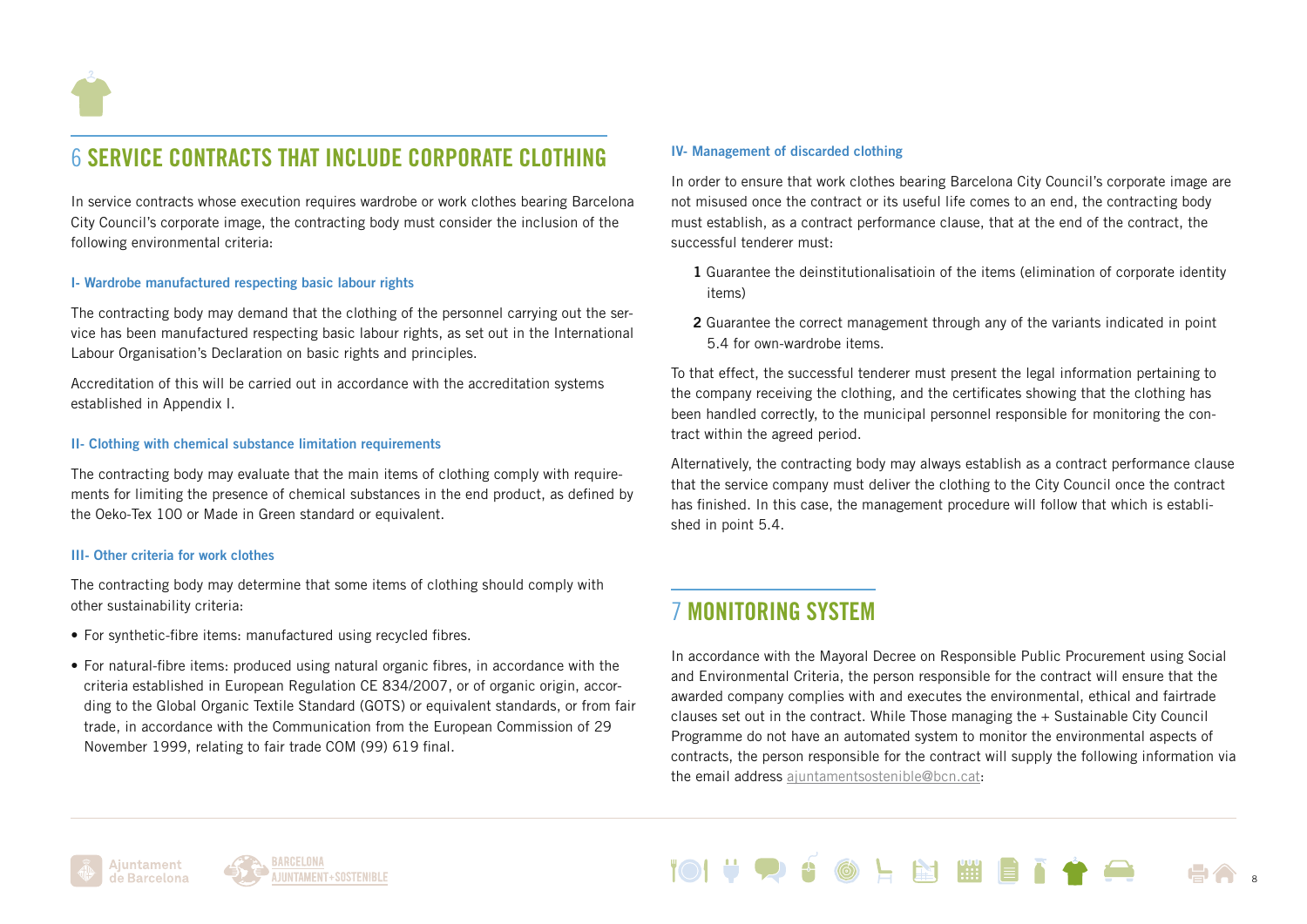

- Procurement documents.
- A copy of the adjudication report, detailing the evaluation of environmental criteria contained in the bids.

Those managing the + Sustainable City Council Programme may request additional information from the contracting body, including the justification reports mentioned in section 4.2.

# 8 TEMPORARY PROVISIONS

So that habitual suppliers, along with potential tenderers, can adapt to the compliance of these instructions, the contracting body may accept in successive contracts the following forms of accreditation of ethical commitment specified in section 5.1:

- Self-declaration by the tenderer
- A commitment to providing certification in the case of adjudication
- Presentation of certificates

If this option is chosen, the contracting body must state this specifically in the procurement documents, indicating their temporary nature and stating the need for presenting the certificates in future tenders.

These instructions are not applicable to call for tenders that are already open or concluded, nor to approved procurement documents or to call for tenders pending resolution that are dated prior to these instructions coming into force.

# 9 FINAL PROVISION

These instructions will come into force 6 months after their publication.





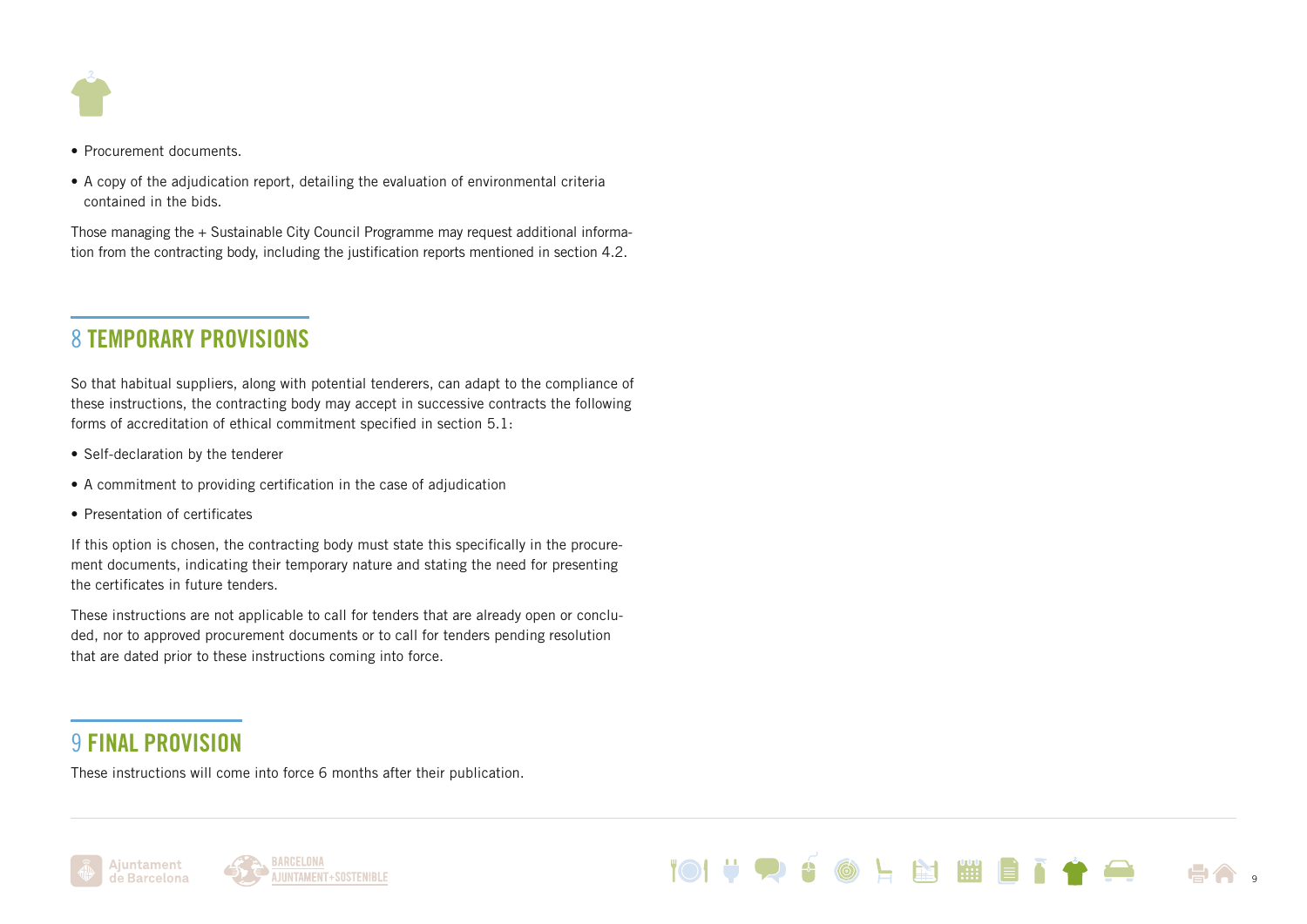

# APPENDIX I TEMPLATE CERTIFICATE FOR THE COMPANY'S ETHICAL COMMITMENT

*(Note: the company's legal representative must sign this document and it must be printed on company paper. This document is only a template. The bidding company and each supply company must present this certificate and indicate the measures they have applied to ensure compliance with their ethical commitment).*

|                 | The undersigned <b>with a construction of the construction</b> of the university of the understanding of the university of the university of the university of the university of the university of the university of the university |
|-----------------|-------------------------------------------------------------------------------------------------------------------------------------------------------------------------------------------------------------------------------------|
| with ID number. |                                                                                                                                                                                                                                     |
|                 |                                                                                                                                                                                                                                     |
|                 |                                                                                                                                                                                                                                     |
|                 |                                                                                                                                                                                                                                     |
|                 |                                                                                                                                                                                                                                     |

under their own responsibility, CERTIFIES:

That the suppliers of the main fabrics are: (an address, number, city, municipality, telephone number, contact person and country must be indicated for each company)

That the manufacturers of the end product are: (an address, number, city, municipality, telephone number, contact person and country must be indicated for each company)

a) b) c) 

We guarantee that the production, carried out either directly or through subcontracting, and the textiles and other specific materials used, have been made respecting basic labour rights, as set out in the International Labour Organisation's Declaration on basic rights and principles.

The following documentation is attached in order to certify this point (select according to the presented certification):

1) Code of conduct certificate (SGE 21, SA 8000, Fair Wear Foundation, Made in Green or equivalent), or

2) External audit certification (attach the name, address, telephone number and contact details of the certifying company).

The company will be exempted from presenting these certificates when the entire production chain is carried out in own or third-party centres located in European Union Member States. This includes the company's own work centres, those of the companies supplying the main fabrics and other companies manufacturing the product.

In this case, the company must tick the following box:

 $\circ$  All the production chain is carried out in centres located in European Union Member **States** 

In cases where some of the indicated centres are located outside the EU, the company must present its accrediting certificate, or as a minimum, the certificate corresponding to the centre in question.

Signature of the representative and the company stamp





...

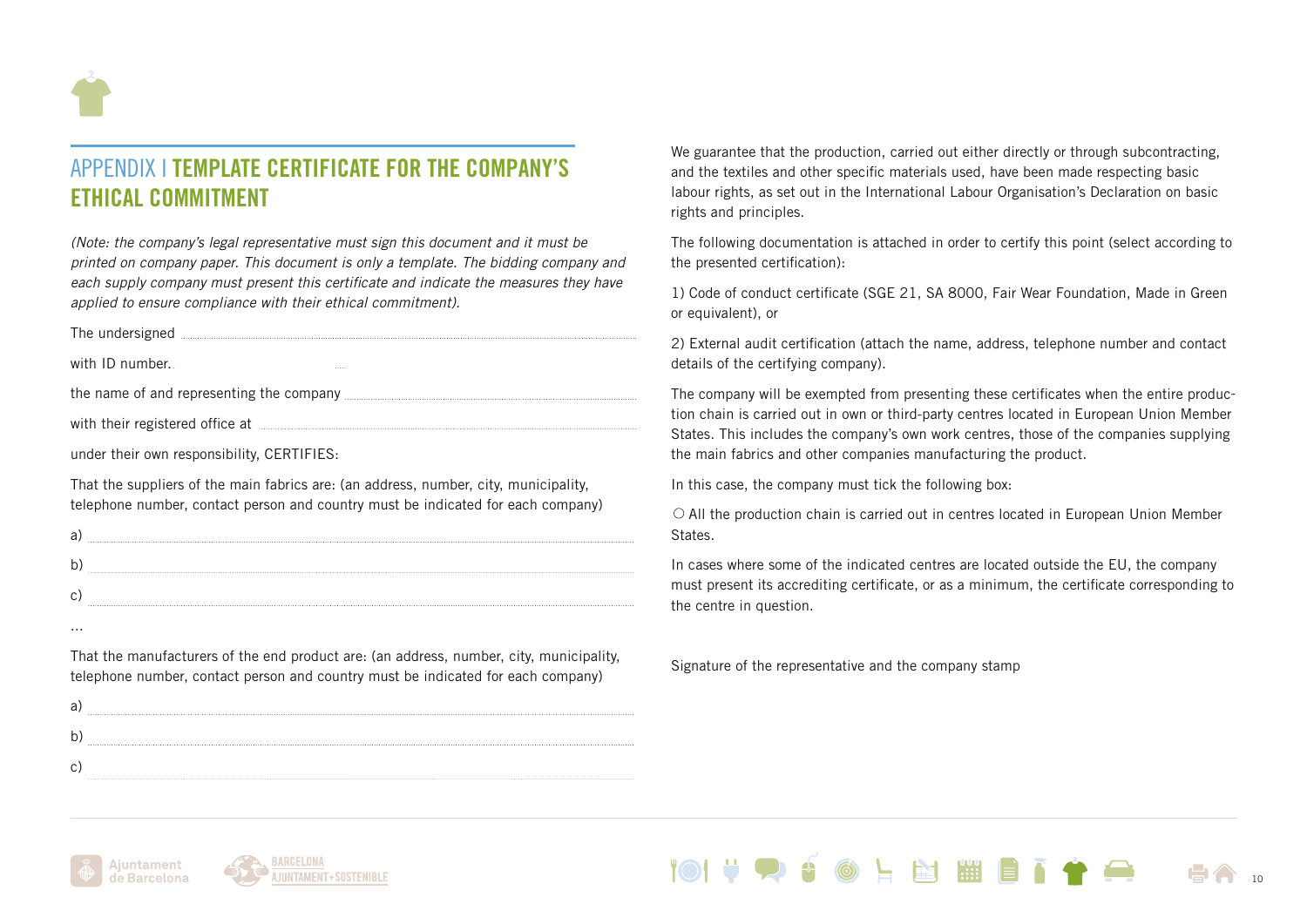

# APPENDIX II EXAMPLE OF VERIFICATION FORM

### For obligatory environmental criteria

A form must be filled out containing the information concerning the various constituent fabrics of each article mentioned in the technical specifications. The corresponding accrediting documentation will be attached as a guarantee.

The checklist indicates the required type of guarantee with a number, corresponding to the following documentation:

- *1 Official ecolabels: EU ecolabel, Nordic Swan...*
- *2 Standards: Oeko-Tex 100, Made in Green*
- *3 Laboratory tests or reports*
- *4 Description*
- *5 Technical data*
- *6 Manufacturer's declaration*
- *7 EU organic agriculture or organic cotton certification (GOTS or equivalent)*

### Type of article and reference to technical specifications:

| Fabric 1:                              | Weight:                                                   |                 |                   |                            |
|----------------------------------------|-----------------------------------------------------------|-----------------|-------------------|----------------------------|
|                                        | Composition:                                              |                 |                   |                            |
|                                        | Fabric supplier:                                          |                 |                   |                            |
|                                        | <b>Obligatory environmental criteria</b>                  | <b>Yes</b>      | <b>No</b>         | Type of guarantee provided |
|                                        | Compliance with Oeko-Tex 100, Made in Green or equivalent | ∩               | $\left(\ \right)$ | (1, 2, 3)                  |
| Fabric 2:                              | Weight:                                                   |                 |                   |                            |
|                                        | Composition:                                              |                 |                   |                            |
|                                        | Fabric supplier:                                          |                 |                   |                            |
|                                        | <b>Obligatory environmental criteria</b>                  | Yes             | <b>No</b>         | Type of guarantee provided |
|                                        | Compliance with Oeko-Tex 100, Made in Green or equivalent |                 | ()                | (1, 2, 3)                  |
| Fabric 3:                              | Pes:                                                      |                 |                   |                            |
|                                        | Composició:                                               |                 |                   |                            |
|                                        | Proveïdor del teixit:                                     |                 |                   |                            |
| <b>Criteris ambientals obligatoris</b> |                                                           | Sí              | <b>No</b>         | Type of guarantee provided |
|                                        | Compliance with Oeko-Tex 100, Made in Green or equivalent | $\left(\right)$ | ∩                 | (1, 2, 3)                  |

上全開開日

**TO!** 

11

 $\blacktriangle$